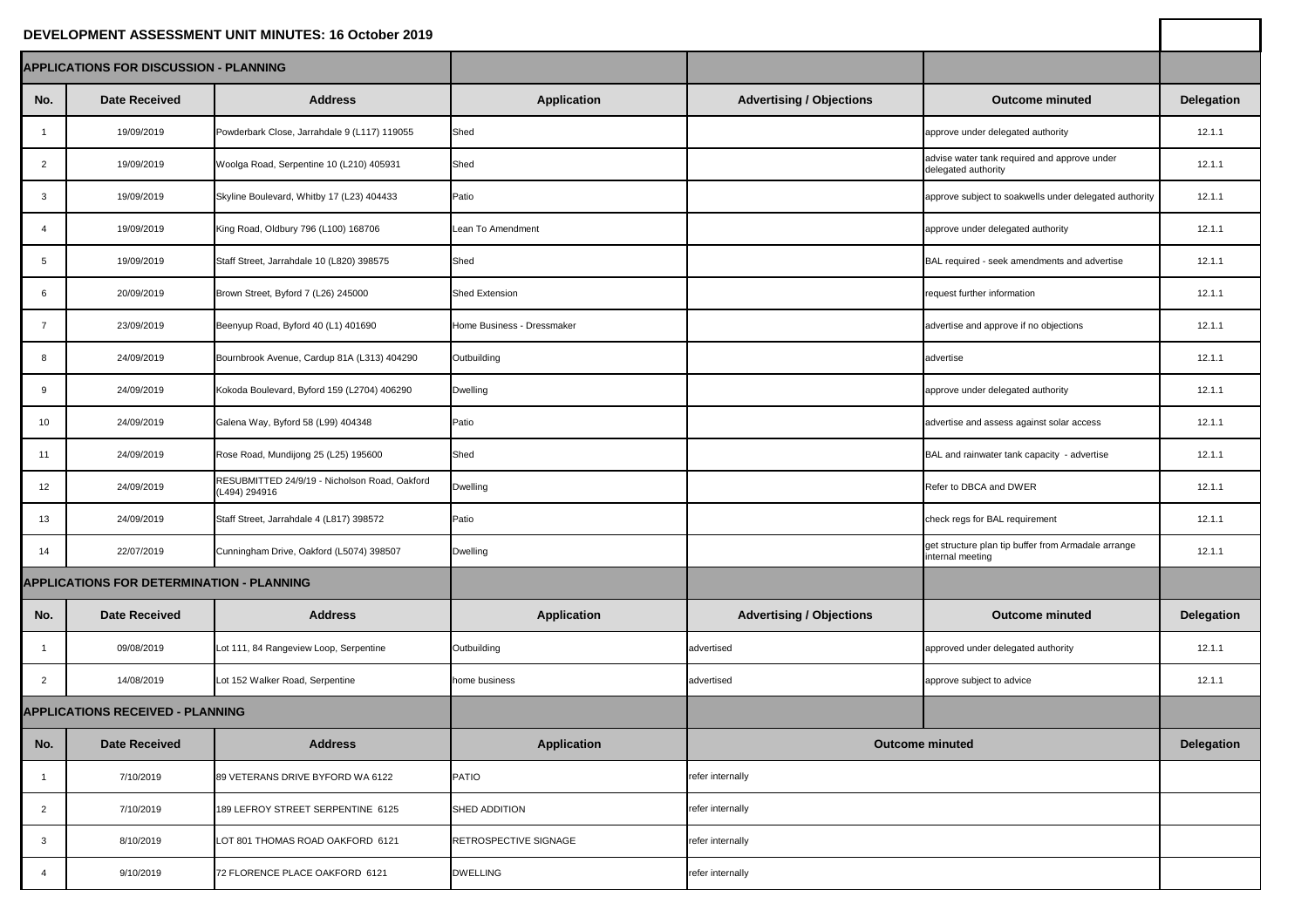| $5\overline{)}$ | 9/10/2019                             | 57 LEAVER WAY CARDUP WA 6122      | <b>SHED</b>                                             | refer internally       |                                                 |                   |
|-----------------|---------------------------------------|-----------------------------------|---------------------------------------------------------|------------------------|-------------------------------------------------|-------------------|
| 6               | 10/10/2019                            | 286 YANGEDI ROAD HOPELAND 6125    | AMENDMENT TO EXISTING APPROVAL -<br>RADAR/TOWER UPGRADE | refer internally       |                                                 |                   |
| $\overline{7}$  | 10/10/2019                            | 29 COPPER ROAD BYFORD 6122        | <b>DWELLING</b>                                         | refer internally       |                                                 |                   |
| 8               | 10/10/2019                            | 65 NORTHERLY LANE OAKFORD WA 6121 | RETROSPECTIVE - RAISE BOUNDARY                          | refer internally       |                                                 |                   |
|                 | <b>BUILDING APPLICATIONS RECEIVED</b> |                                   |                                                         |                        |                                                 |                   |
| No.             | <b>Date Received</b>                  | Owner                             | <b>Address 1</b>                                        | <b>Adderss 2</b>       | <b>Application</b>                              | <b>Delegation</b> |
|                 | 7/10/2019                             |                                   | 80 MEAD STREET                                          | BYFORD 6122            | SHED                                            | 2.1.1             |
| $\overline{2}$  | 7/10/2019                             |                                   | <b>165 COUNTRY DRIVE</b>                                | OAKFORD WA 6121        | <b>UNAPPROVED PATIO &amp; VERANDAH</b>          | 2.1.3             |
| $\mathbf{3}$    | 8/10/2019                             |                                   | 46B QUADRANT PARKWAY                                    | BYFORD 6122            | <b>DWELLING</b>                                 | 2.1.1             |
|                 | 8/10/2019                             |                                   | 32 SCANTLING WAY                                        | WHITBY WA 6123         | <b>DWELLING</b>                                 | 2.1.1             |
| 5               | 8/10/2019                             |                                   | 39 CORAL VINE LOOP                                      | JARRAHDALE WA 6124     | WATER TANK INCLUDING SAND PAD                   | 2.1.1             |
|                 | 8/10/2019                             |                                   | <b>55 KING JARRAH CIRCLE</b>                            | JARRAHDALE WA 6124     | SHED                                            | 2.1.1             |
| -7              | 8/10/2019                             |                                   | 24 RAIN LOVER COURT                                     | DARLING DOWNS WA 6122  | DWELLING / ALTERATIONS TO EXISTING DWELLING     | 2.1.1             |
| 8               | 8/10/2019                             |                                   | 56 BLUEBERRY LOOP                                       | BYFORD 6122            | PATIO                                           | 2.1.1             |
| 9               | 9/10/2019                             |                                   | 1 MILITARY PASS                                         | BYFORD WA 6122         | <b>ATTACHED CARPORT</b>                         | 2.1.1             |
| 10              | 9/10/2019                             |                                   | 582 HENDERSON ROAD                                      | HOPELAND WA 6125       | <b>GREENHOUSE TUNNELS</b>                       | 2.1.1             |
| 11              | 9/10/2019                             |                                   | 440 SOLDIERS ROAD                                       | CARDUP WA 6122         | <b>GAZEBO</b>                                   | 2.1.1             |
| 12              | 11/10/2019                            |                                   | <b>27 BUSHLARK CLOSE</b>                                | CARDUP WA 6122         | ABOVE GROUND POOL / BARRIER                     | 2.1.1             |
| 13              | 11/10/2019                            |                                   | <b>5 EDWARD CRESCENT</b>                                | BYFORD 6122            | UNAUTHORISED PATIO / CARPORT AND RETAINING WALL | 2.1.3             |
| 14              | 11/10/2019                            |                                   | 157 KOKODA BOULEVARD                                    | BYFORD WA 6122         | <b>DWELLING</b>                                 | 2.1.1             |
|                 | <b>BUILDING PERMIT DETERMINATIONS</b> |                                   |                                                         |                        |                                                 |                   |
| No.             | <b>Date Approved</b>                  | <b>Applicant</b>                  | <b>Address</b>                                          | Proposal               | <b>Recommended minuted</b>                      | <b>Delegation</b> |
|                 | 07/10/2019                            |                                   | 4 WARRINGTON ROAD BYFORD 6122                           | AMENDMENT TO BA19/386  | APPROVED UNDER DELEGATED AUTHORITY              | 2.1.1             |
| $\overline{2}$  | 07/10/2019                            |                                   | 36 COPPER ROAD BYFORD WA 6122                           | PATIO                  | APPROVED UNDER DELEGATED AUTHORITY              | 2.1.1             |
| $\mathbf{3}$    | 07/10/2019                            |                                   | 39 HAYWIRE AVENUE WHITBY WA 6123                        | SINGLE STOREY DWELLING | APPROVED UNDER DELEGATED AUTHORITY              | 2.1.1             |
| 4               | 08/10/2019                            |                                   | 7 WIMBIN WAY BYFORD 6122                                | SINGLE DWELLING        | APPROVED UNDER DELEGATED AUTHORITY              | 2.1.1             |
|                 | 08/10/2019                            |                                   | 136 MALARKEY ROAD BYFORD WA 6122                        | <b>DWELLING</b>        | APPROVED UNDER DELEGATED AUTHORITY              | 2.1.1             |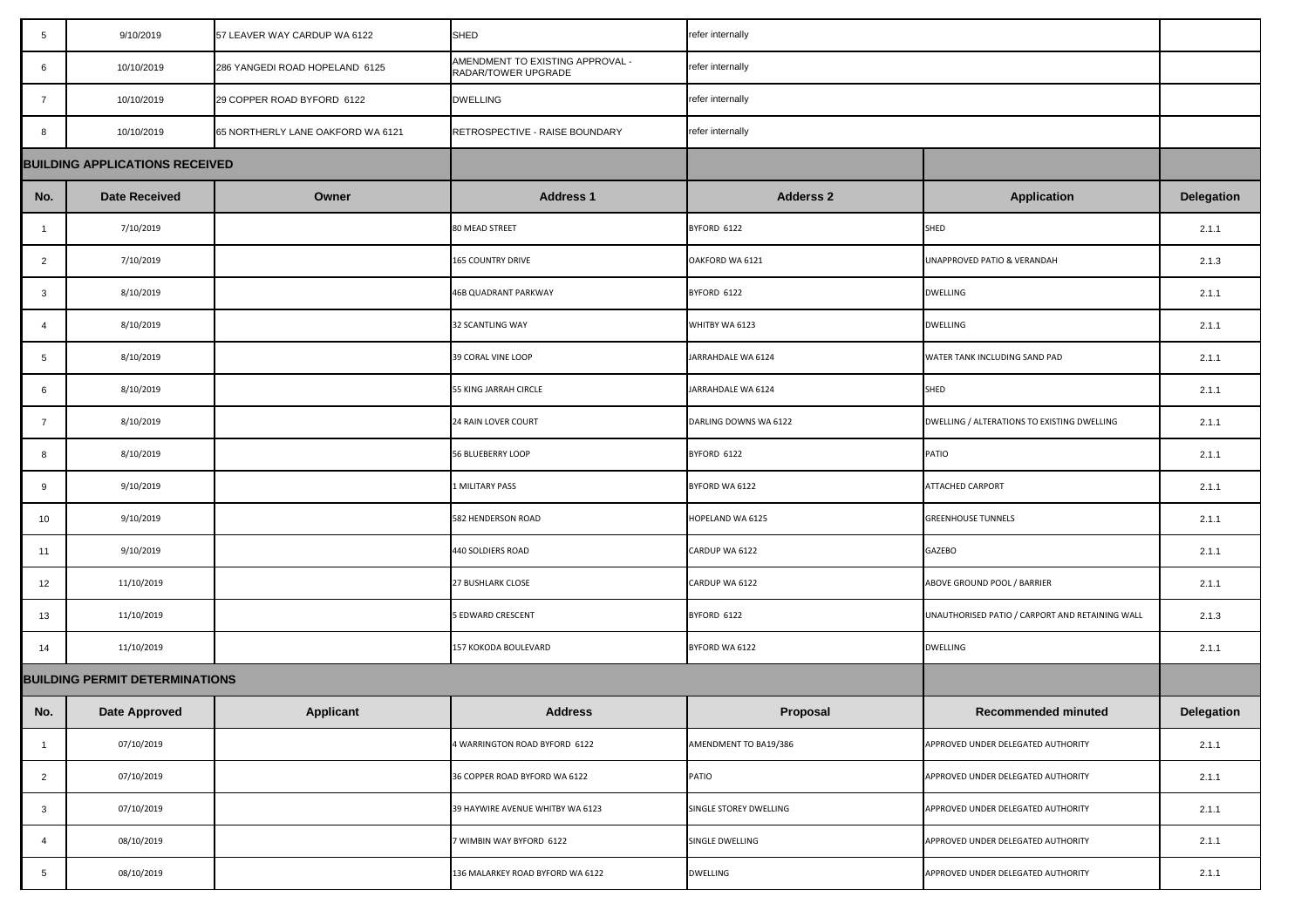| -6              | 08/10/2019                            |                                          | 801 SOUTH WESTERN HIGHWAY BYFORD 6122      | OCCUPANCY PERMIT - SERVICE STATION            | APPROVED UNDER DELEGATED AUTHORITY | 2.1.3 |
|-----------------|---------------------------------------|------------------------------------------|--------------------------------------------|-----------------------------------------------|------------------------------------|-------|
| 7               | 09/10/2019                            |                                          | 9 EURYTHMIC ROAD BYFORD WA 6122            | <b>SWIMMING POOL</b>                          | APPROVED UNDER DELEGATED AUTHORITY | 2.1.1 |
| 8               | 09/10/2019                            |                                          | 7 EURYTHMIC ROAD BYFORD WA 6122            | <b>SWIMMING POOL</b>                          | APPROVED UNDER DELEGATED AUTHORITY | 2.1.1 |
| 9               | 09/10/2019                            |                                          | 7 LAZENBY DRIVE BYFORD WA 6122             | SINGLE STOREY RESIDENTIAL DWELLING            | APPROVED UNDER DELEGATED AUTHORITY | 2.1.1 |
| 10              | 09/10/2019                            |                                          | 43 CORAL VINE LOOP JARRAHDALE WA 6124      | <b>SHED</b>                                   | APPROVED UNDER DELEGATED AUTHORITY | 2.1.1 |
| 11              | 09/10/2019                            |                                          | LOT 701 HENDERSON ROAD HOPELAND 6125       | SOLAR PANELS ON COMMERCIAL BUILDING           | APPROVED UNDER DELEGATED AUTHORITY | 2.1.1 |
| 12 <sub>2</sub> | 09/10/2019                            |                                          | 8 GLANCER ROAD WHITBY WA 6123              | DWELLING                                      | APPROVED UNDER DELEGATED AUTHORITY | 2.1.1 |
| 13              | 09/10/2019                            |                                          | 10 RELIANT RETREAT BYFORD 6122             | <b>DWELLING</b>                               | APPROVED UNDER DELEGATED AUTHORITY | 2.1.1 |
| 14              | 10/10/2019                            |                                          | LOT 118 RICHARDSON STREET MUNDIJONG 6123   | ALTERATIONS & ADDITIONS TO EXISTING RESIDENCE | APPROVED UNDER DELEGATED AUTHORITY | 2.1.1 |
| 15              | 10/10/2019                            |                                          | 53 WILARING STREET BYFORD WA 6122          | PATIO                                         | APPROVED UNDER DELEGATED AUTHORITY | 2.1.1 |
| 16              | 10/10/2019                            |                                          | 29 MERCURY TERRACE BYFORD WA 6122          | PATIO                                         | APPROVED UNDER DELEGATED AUTHORITY | 2.1.1 |
| 17              | 10/10/2019                            |                                          | 801 SOUTH WESTERN HIGHWAY BYFORD 6122      | <b>AWNINGS</b>                                | APPROVED UNDER DELEGATED AUTHORITY | 2.1.1 |
| 18              | 10/10/2019                            |                                          | 127 DUNDATHA DRIVE BYFORD 6122             | SWIMMING POOL & BARRIER                       | APPROVED UNDER DELEGATED AUTHORITY | 2.1.1 |
|                 | <b>HEALTH Applications received</b>   |                                          |                                            |                                               |                                    |       |
| No.             | <b>Date Received</b>                  | <b>Address</b>                           | Proposal                                   | <b>Delegation</b>                             |                                    |       |
|                 | 7/10/2019                             | Tonkin Highway                           | After hours construction noise application | 13.1.3                                        |                                    |       |
| $\overline{2}$  | 7/10/2019                             | Armadale Train line                      | After hours construction noise application | 13.1.3                                        |                                    |       |
| 3               | 8/10/2019                             | Lot 160 Racy Prince Court, Byford        | <b>Wastewater Application</b>              | 1.4                                           |                                    |       |
| -4              | 9/10/2019                             | Yangedi Airfield, Yangedi Road, Hopeland | <b>Event Application</b>                   | 1.5                                           |                                    |       |
| 5               | 9/10/2019                             | Keysbrook Hall, Elliott Road, Keysbrook  | <b>Event Application</b>                   | 1.5                                           |                                    |       |
| 6               | 10/10/2019                            | 274 King Road, Oldbury                   | Food premises notification/registration    | 6.1.2                                         |                                    |       |
| $\overline{7}$  | 10/10/2019                            | 881 South Western hwy, Byford            | Food premises notification/registration    | 6.1.2                                         |                                    |       |
| 8               | 11/10/2019                            | 149 Karbro Drive, Cardup                 | <b>Wastewater Application</b>              | 1.4                                           |                                    |       |
| 9               | 11/10/2019                            | 11 Todman Grove, Darling Downs           | <b>Wastewater Application</b>              | 1.4                                           |                                    |       |
|                 | <b>HEALTH Applications determined</b> |                                          |                                            |                                               |                                    |       |
| No.             | <b>Date Determined</b>                | <b>Address</b>                           | Proposal                                   | <b>Delegation</b>                             |                                    |       |
|                 | 7/10/2019                             | 149 Karbro Drive, Cardup                 | <b>Wastewater Application</b>              | 1.4                                           |                                    |       |